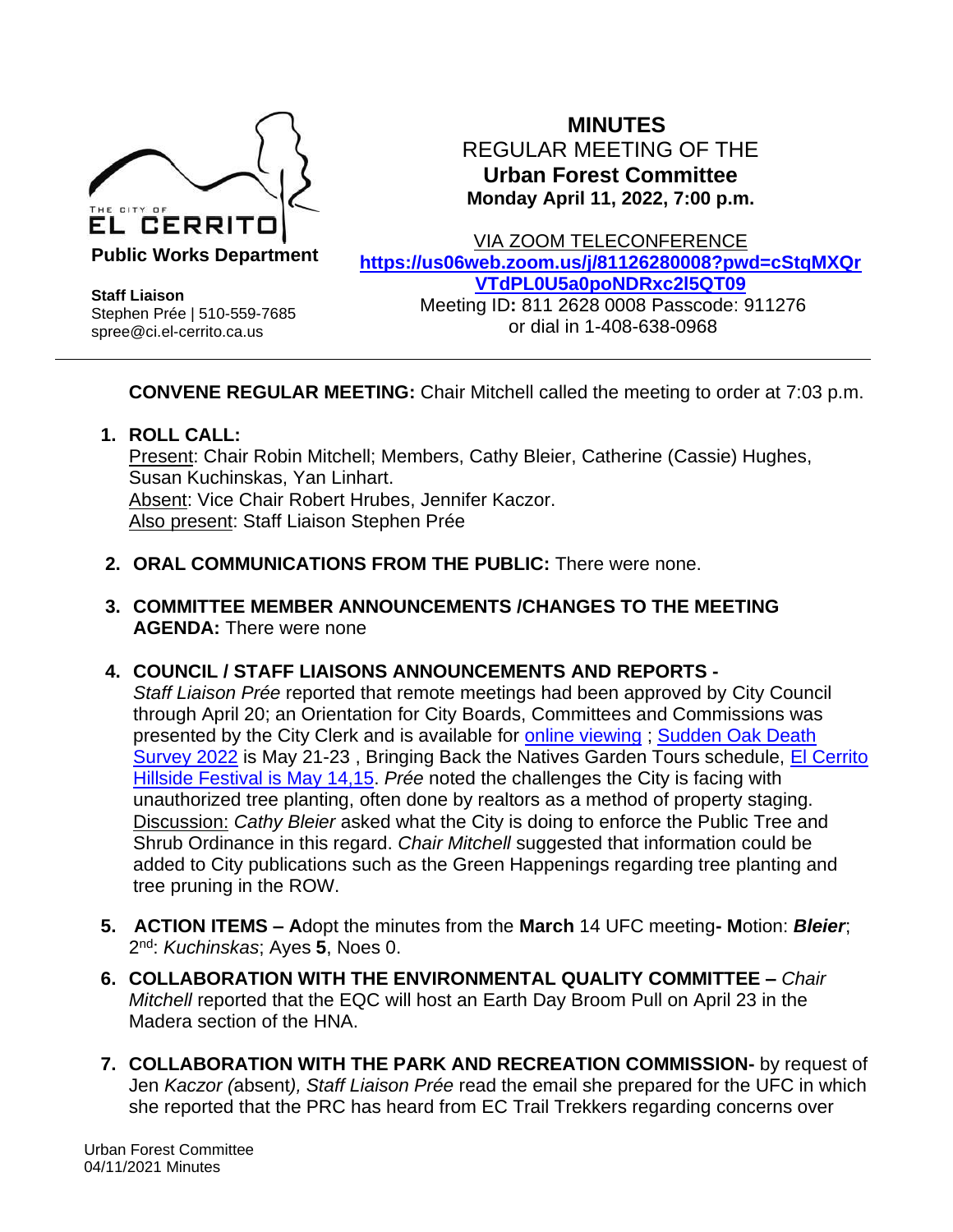potential development of currently vacant land near Fairview Drive and Tamalpias Avenue.

## **8. URBAN FOREST COMMITTEE ACTIVITIES, CALENDAR, AND WORK PLAN UPDATE-**

- A. Debrief: Work Plan Presentation to City Council April 5- *Chair Mitchell* reported that the presentation was positively received.
- B. Draft UFC Calendar- *Susan Kuchinskas* presented the draft calendar, with appreciation by the UFC and after brief discussion, she will make minor edits for use during future meetings.
- C. Tree City USA Growth Awards- *Cathy Bleier* reported the findings of the ad-hoc subcommittee (*Bleier, Hrubes):* the City already meets several criteria that would qualify for a growth award; the committee will revisit the application process closer to the due date in December.
- D. Social Media Opportunities- *Susan Kuchinskas* presented a summary of the Arbor Day Foundation's social media action recommendations to get people to show up for events. After some discussion it was concluded that the EC UFC does not have the capacity to adopt this level of activity.
- E. Earth Day Activities- no UFC activities are planned.
- F. Urban Forestry Grants *Staff Liaison Prée* relayed news that the Coastal Conservancy had accepted the City's Wildfire Resiliency Grant pre-application and has invited the City to submit a final application due May 16; the grants ad-hoc subcommittee (*Mitchell, Hrubes* & *Kaczor*) will assist with the final application. The City may make future applications for Environmental Enhancement and Mitigation Program (EEMP) and Green Infrastructure grants.
- G. [Wildfire Community Preparedness Day May 7](https://www.nfpa.org/Events/Events/National-Wildfire-Community-Preparedness-Day) / National Preparedness Month September 2022- interested UFC members should sign-up for Sue Duncan's mailing list.
- H. Tree Board University- *Chair Mitchell* suggested that whoever is interested in this course could give brief presentations at future UFC meetings.
- **9. ANNUAL ELECTION OF OFFICERS-** Nomination for Chair: Robin Mitchell; Motion \_\_\_, 2 nd *Linhart;* Ayes *5,* Noes 0. Nomination for Vice Chair: Cathy Bleier; Motion Mitchell, 2<sup>nd</sup> Kuchinskas; Ayes 5, Noes 0.

## **10.FUTURE AGENDA ITEMS** –